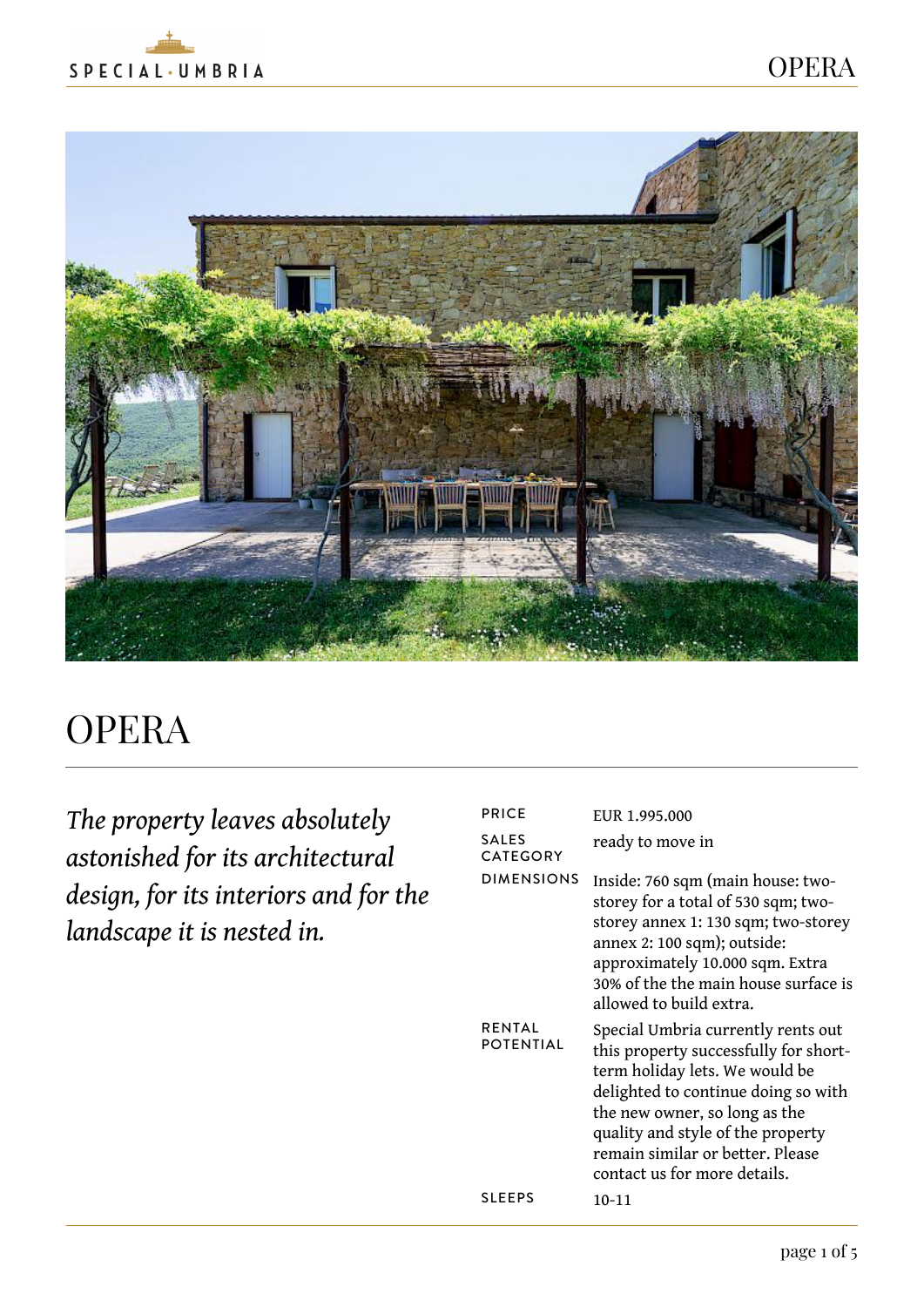

#### BEDROOMS<sub>9</sub>

BATHROOMS 11

LOCATION GPS: 43.528395,12.805200 Scan the picture below with a suitable smartphone or tablet computer:



## INTRODUCTION

Set in one of the most unspoilt areas of Italy, L'Opera is a seamless fusion of ancient buildings and modern design. Currently run as a boutique hotel, this large property is set over three buildings, parts of which are known to date from as far back as 1485.

The spacious layout includes a two-storey main building with the kitchen, reception rooms and bedrooms upstairs. This is attached to a smaller twostorey farmhouse (annex 1) with further bedrooms. There is an additional stand-alone building (annex 2), which is currently used as a wellness area, with a multi-use space on the first floor.

The buildings' simple, clean lines are thoughtfully decorated with a modern mix of Nordic and Italian interior design. Much of the furniture has been made exclusively for the property, while a broad use of materials and unique flea market finds add elegance and comfort.

The property's tranquil setting has far-reaching views from the pool and grounds across the beautiful rolling hills of Le Marche. The ancient towns of Urbino, Gubbio and Fabriano are close by while the Adriatic coast is a 40-minute drive away.

L'Opera is 485m above sea level.

## LAYOUT

#### BEDROOMS

Six spacious en suite double bedrooms in the main building and three en suite doubles in annex 1.

#### **BATHROOMS**

Eleven modern shower rooms, nine of which are en suite.

#### **KITCHEN**

The kitchen, located in the main building, which, along with other pieces throughout the property was custom-made by a local carpenter, includes a natural oak island. All appliances are by Mareno.

#### LIVINGROOM

The vast double reception room is located in the main building and opens onto the dining room. Its central feature is its high ceiling with a walkway to the bedroom area on the second floor.

#### OTHER ROOMS

Two pantries are located in the main building, along with a hub for the home-control technology and a laundry area. Currently, the ground floor of annex 2, which is separate from the main building, is used as a wellness area.

### FACILITIES

#### **OUTSIDE**

The property is surrounded by a large terraced garden with far-reaching views of the valley. There is a shaded outdoor dining area, recently built 10mx4m outdoor pool and garaging for two cars.

#### **TECHNICAL**

There is mains water as well as a private well. In addition to photovoltaic panels for the production of electricity with a power of 9kw there are solar panels for the production of domestic hot water with a daily storage of about 1000 liters. A softener is also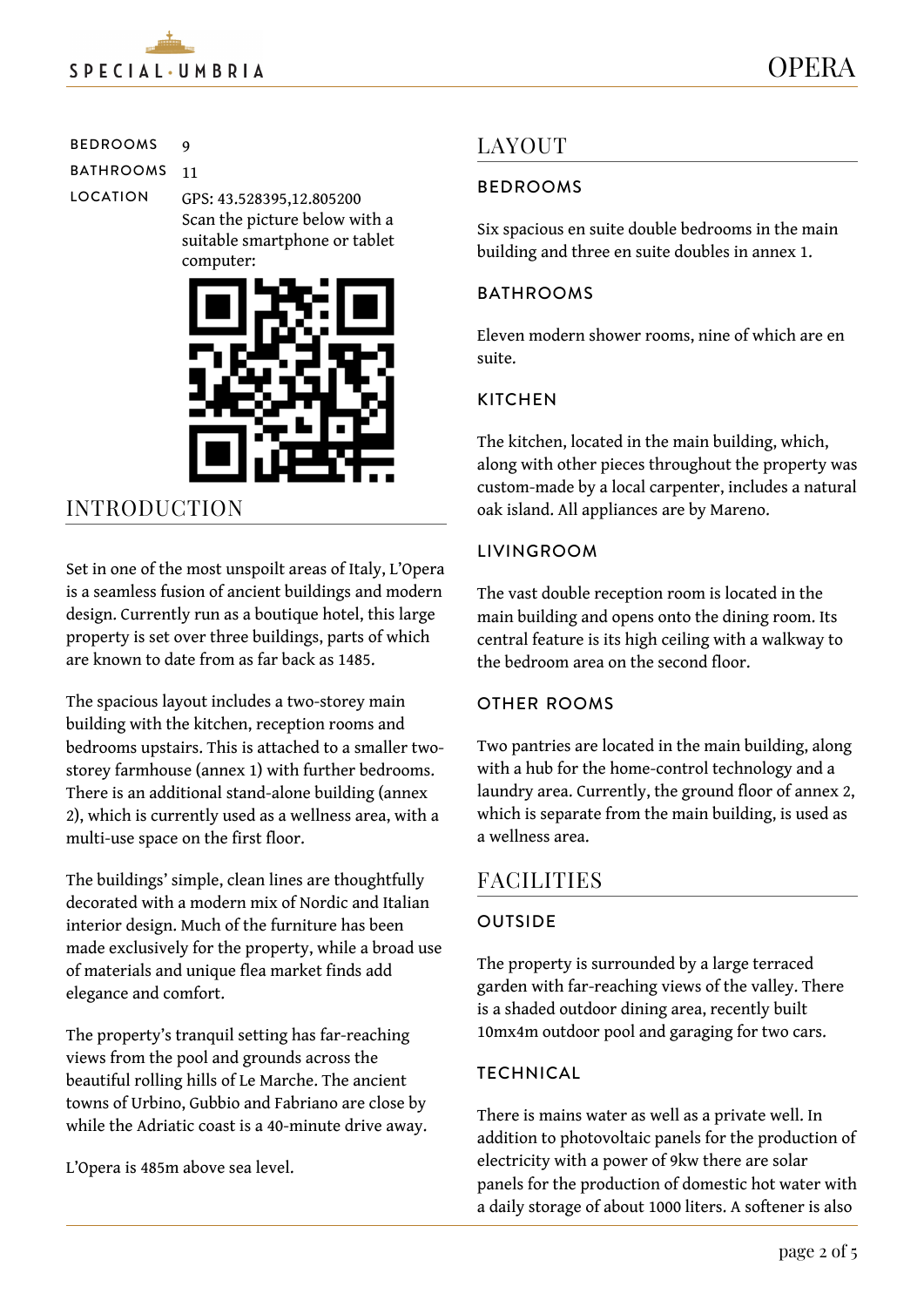

installed.

Underfloor heating is present throughout the house and in the annexes and is guaranteed by a heat pump with a power of 16kw. Predisposition to install AC is present. Double glazed windows are installed.

#### ENERGY

Class A+B

OTHER FEATURES

private pool

#### DIRECT ENVIRONMENT

The property is located in the middle of the Le Marche countryside and is reached via a 3.7km gravel drive. There are beautiful walks from the door.

#### PROPERTY MANAGEMENT

Special Umbria can offer full property management and rental services. For more information, please go to the separate services section of the website.

#### **NOTES**

The mentioned price is the last asking sales price for the property excluding interior and exterior furniture as described in this profile and in the state it was in, in the course of June 2022, when it was committed to be sold. All currently taken short-term rental commitments are and will be honored by both sellers and buyers.

### SURROUNDING

#### **TRAVEL**

The nearest airports are Ancona Falconara (60km), Umbria Sant'Egidio (80km) and Bologna (195km). T

#### DISTANCES

L'Opera is close to several towns and cities including Ancona (72km), Assisi (90km), Florence (200km), Perugia (100km) and Urbino (45km).

#### LEISURE & ACTIVITIES

Some of the best beaches of the Adriatic are within 30-50 minutes' drive of the property, including Monte Conero.

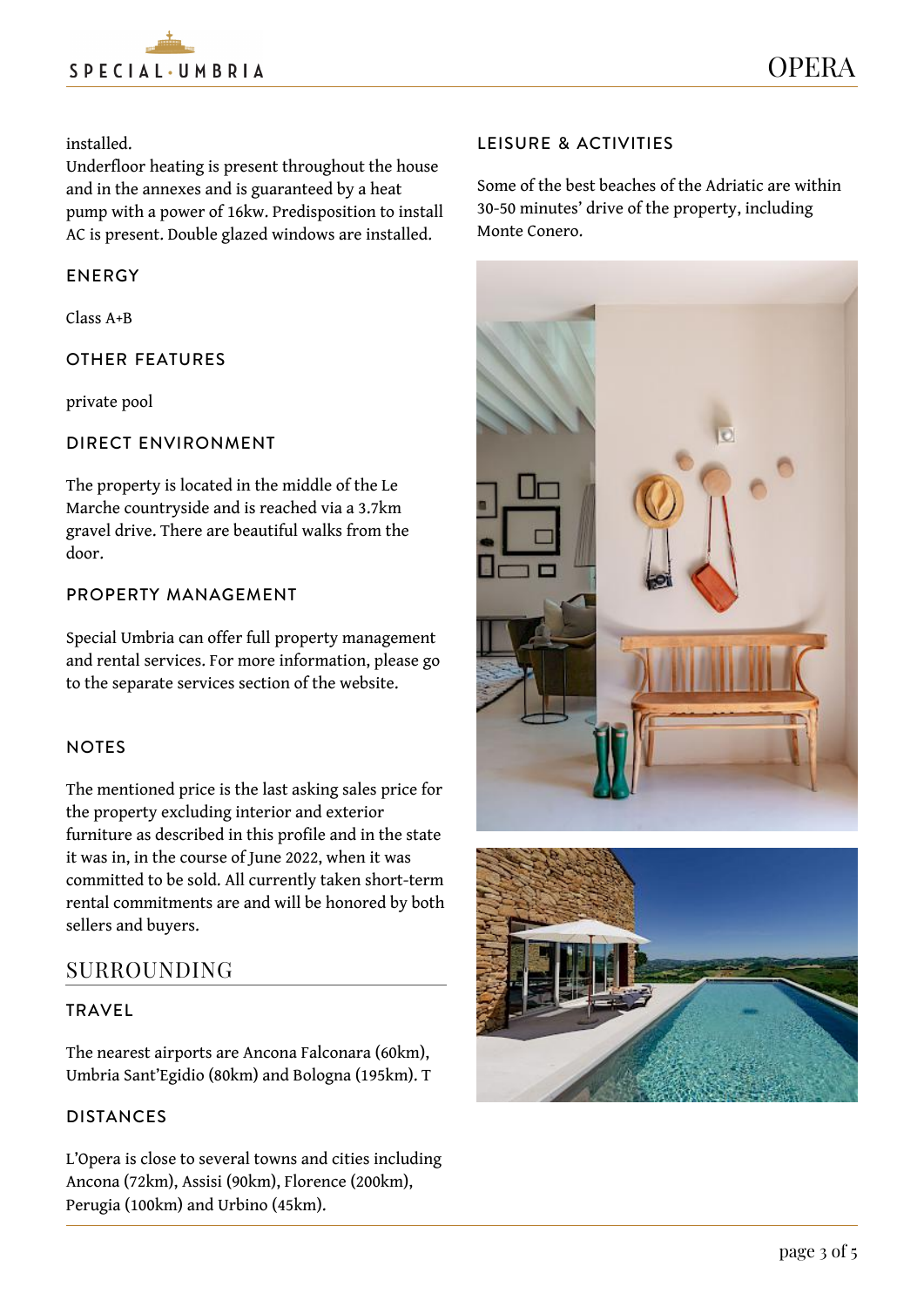# SPECIAL - UMBRIA

## OPERA